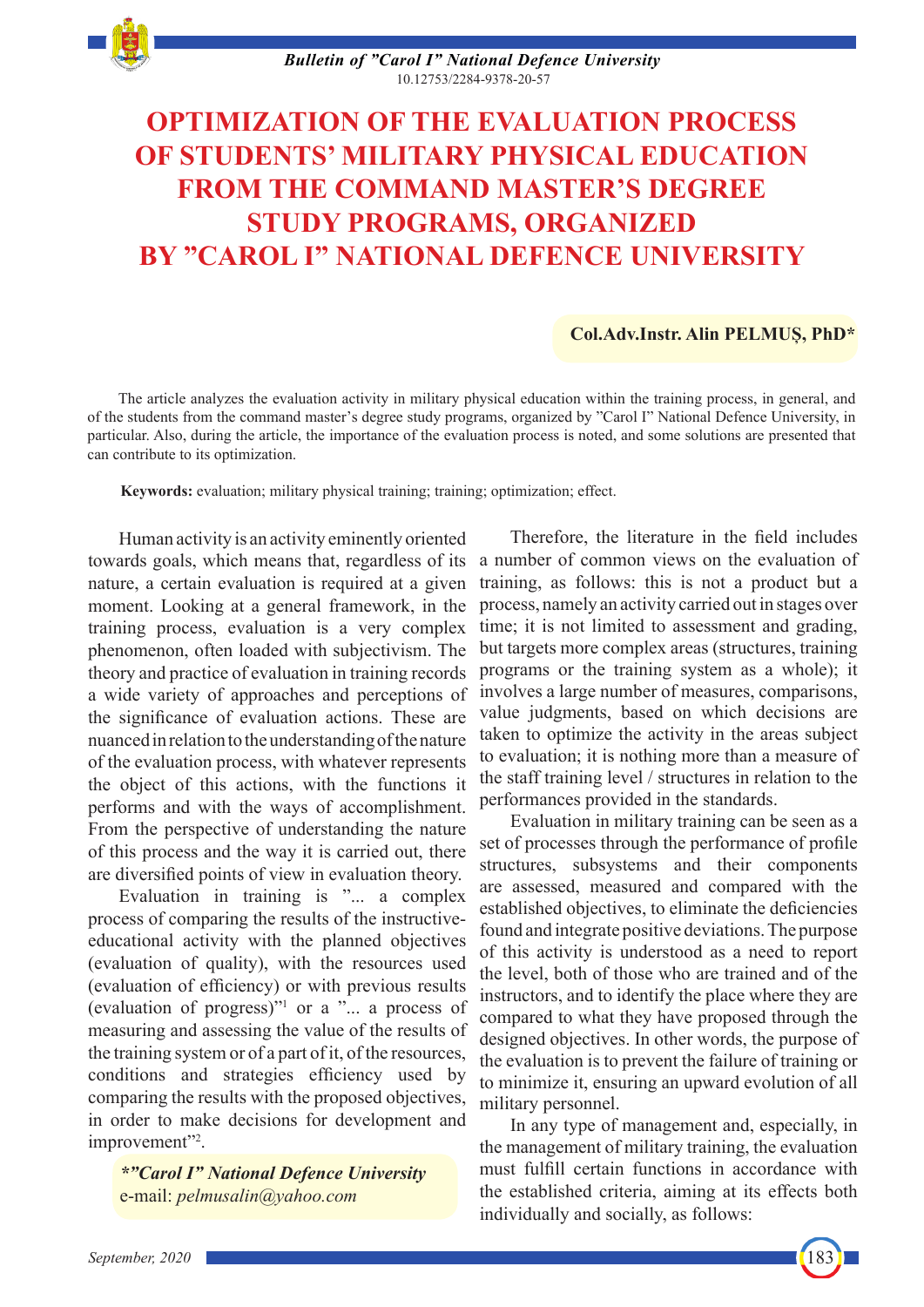### *Bulletin of "Carol I" National Defence University*



• *the function of control* or finding and appreciation of the activity and results obtained. By exercising this function, the evaluation also has the role of feedback, both for instructors and trainees;

• *the function of regulating the system* or improving the activity and optimizing the results;

• *the function of prediction,* orientation and anticipation of results, as a follow-up to the expected measures;

• *the classification and selection function,* based on which the military structures/training institutions and the personnel to be trained are ranked;

• *the certification function, materialized in the* issuance of study documents;

• *the educational function*, through which one becomes aware of, motivates and stimulates the interest for permanent study, for improvement and for performance;

• *the social function*, through which the information of the local communities, of the family etc. is realized on the results obtained<sup>3</sup>.

In general, the functions of evaluation are intertwined, their distinct approach being usually imposed only by the didactic purpose. In relation to the purpose of the evaluation, some functions may have a higher weight than others or will be pursued due to a special purpose. Therefore, they must be developed at all levels, following their manifestation in the training process. This can ensure an effective approach to the training, but also to the assessment, necessary for military personnel.

Regarding the evaluation activity in military physical education, this represents a stable component of the training process, having mainly a regulatory role both for the training of personnel and for the improvement of teaching strategies.

The central purpose of the evaluation in military physical education is represented by the outlining of the functional, morphological, motor and psychic changes produced, of great intensity, volume and complexity. To summarize, the general objectives of the process of evaluating the military physical education activity are: highlighting the efficiency of the training process; reporting the results to the previously established objectives; verification and assessing the level of development of motor qualities, physical, mental and integral

training; testing the functional capacities of different systems, organs or functional mechanisms (aerobic, anaerobic); knowing the reaction of the military body to the efforts and particularities of the fatigue and recovery processes; verification the effort indicators (volume, intensity, breaks) specific to the different streamlined and standardized drive systems used in training<sup>4</sup>.

The evaluation in military physical education of the students / trainees from "Carol I" National Defence University is carried out having as benchmarks the norms for ensuring the quality of educational services and the provisions of the *Code of Ethics and University Deontology*. This includes:

• *verification* – the action by which the individual/group is subjected to a test. The test has rules or scales, which express the value scale it is performed at. Physical fitness tests consist of verifying the most important physical qualities: cardio-respiratory endurance and muscle strength;

• *assessment* – the stage that follows verification, necessary for decisional optimization. It resides in the reflection of reality in the conscience of the specialist and, as such, some value judgments are made through this manner of estimation. Given that, in our case, in the test subject to verification, the results are measurable, the assessment is real and it does not require a special effort on the part of the evaluator, especially because in that test there is a table with rules;

• *grading* – it represents the result of the dialectical unity between verification and assessment. This is materialized by giving grades, as an act of displaying a label as a result of learning. Also, the grade is the index that corresponds to the achievement of performance and can fulfill several roles: information; training process regulation; therapeutic; pathogenic. The fairness and validation of grading consists in expressing in a just manner the object it measures. A test is valid, conclusive or accurate when once repeated it leads to identical assessments and marks by the same evaluator, at different times, or by different evaluators simultaneously.

Verification is performed during the teaching activity, tests for the development of motor qualities, acquisition of basic and utility applicative motor skills and those from the *Military Physical Training Regulation*, according to the educational

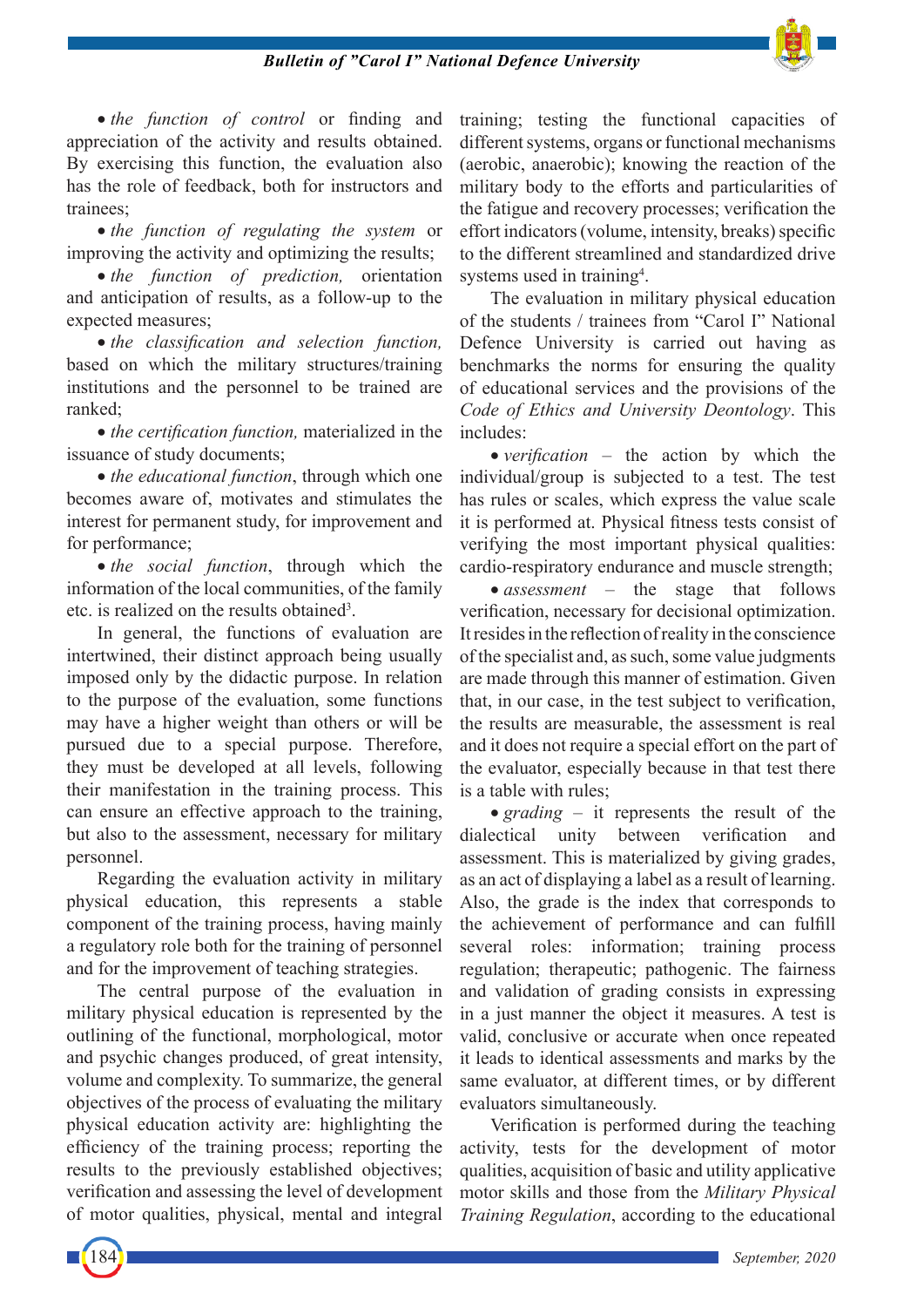

planning and management documents drawn by the *Military Physical Education Department*. The assessment and grading is performed by the teaching staff who directly conduct the military physical education activity, according to the norms and scales provided by the *Methodology regarding the evaluation of military physical education of students and trainees from the National Defence University "Carol I"*<sup>5</sup> *.*

According to the *Military Physical Education* discipline sheet and the above-mentioned methodology, the learning outcomes of the students participating in the command master's degree study programs are determined by the following forms of evaluation:

• *initial evaluation* – performed at the beginning of the discipline within the study program, with the role of providing the teacher with information about the level of skills and attitudes that the student possesses, and which are necessary for further development. The initial evaluation is not graded and has no implication on (does not influence in any way) the final grade;

• *progress evaluation (formative)* – carried out throughout the educational activity, it aims to diagnose, guide and support students in developing and improving the level of physical training. Also, the progress evaluation gives the teacher feedback on the quality of the educational activities they carry out (continuity; capacity and interest in independent practice of physical exercises; attitude towards discipline; participation in sports and applicationmilitary competitions). According to the discipline sheet, the progress evaluation is graded and has a certain weight in the final grade of the discipline equal to 50%;

• *summative evaluation (balance)* – performed to determine the level to which the objectives of the discipline have been achieved (level of individual physical training, motor performance) and includes the tests of the *Assessment Test of the level of physical training of military personnel / Regulation of physical education military* (pushups, abdominal exercises, endurance running). This form of evaluation also aims at ranking and selection. The summative evaluation represents 50% of the final grade of the discipline.

In accordance with the specific regulations, in the curricula of the command master's degree programs, *Military Physical Education* is provided intermediate assessment leading to an increase

as a compulsory subject in all four semesters and is completed with a grade at the end of each semester. Participants in command master's degree programs are assigned to units at the end of their studies, depending on the graduation average according to the provisions of the *D.M.R.U. 11 / SMG 48/2015, Norms regarding the distribution and appointment of graduates of the initial professional training programs of the active military personnel, of the master studies and of the residency*. In this context, it results, unequivocally, that the evaluation of this educational discipline is of major importance in the equation of the distribution of graduates.

Given that the distribution of functions is an activity of particular importance, especially for graduates of command master's degree programs, but also that evaluation is a fundamental element, a stable component of the level of physical training of any individual, I believe that the following measures, which are available to any teacher, can optimize the evaluation process for military physical education, as follows:

• regarding the *initial evaluation* – the implementation of this type of evaluation is the option of each teacher, but I consider that it should become mandatory because for the evaluation in  $1<sup>st</sup>$  and  $3<sup>rd</sup>$  semesters, it is possible that due to severe weather conditions (blizzard and snow / heavy rain, ice-covered running surface, etc.), the endurance running test cannot be performed and the performance of the initial assessment must be taken into account in the calculation of the final grade;

• regarding the progress evaluation (formative) – given that progress is more difficult to interpret and respect and that it is "always higher in those with a lower initial level and lower in those with a higher initial level", I consider it opportune for each teacher to draw up an observation sheet and record of the following aspects: the student's attitude in different hypostases of their activity, the results recorded at sports competitions, the results recorded after determining body composition (BMI-body mass index or BFI-body fat index), the level of independent practice of physical exercise, quantity and quality of acquired elements, the subject capacity of generalization (application in practice), restructuring, assembly of acquired elements, performing organizational tasks; establishing an

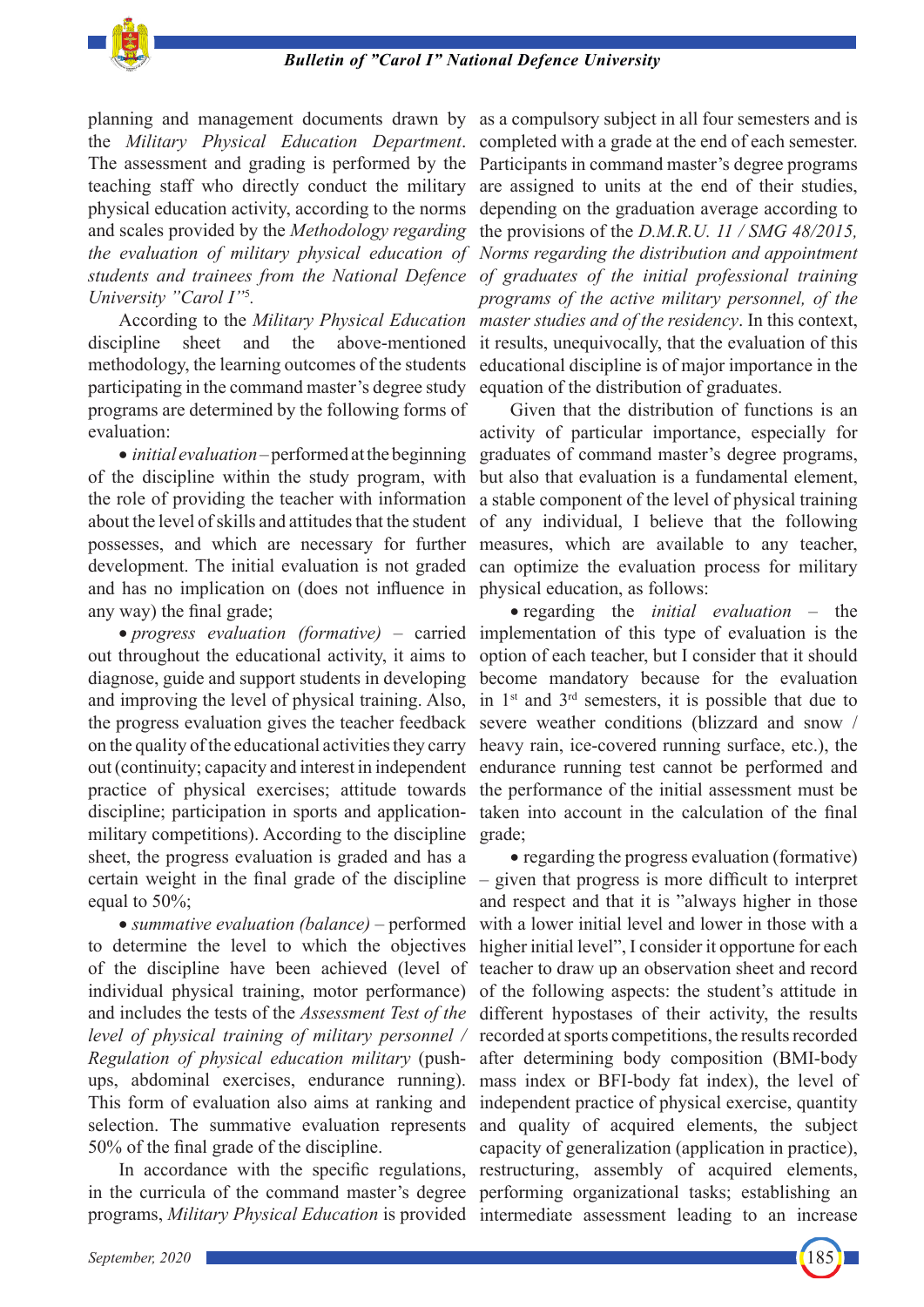

in the level of training required at the date of the summative evaluation and which may be in full or in part, namely a sequential assessment of each component (strength test – push-ups and abdomen tests, endurance – running test);

• in terms of *summative evaluation* – the competition for obtaining the best possible position in the assignment can be among members of the same study group or among members of different study groups but, usually, from the same military branches. In this regard, it is necessary to set up an evaluation committee, consisted of at least two members of the specialized department, to eliminate any suspicions about the assessment of evaluators and because this may be a solution to improve the evaluation, for the benefit of those to be trained and, certainly, of that system.

Also, the development of military physical education assessment of students in command master's degree programs by a joint commission is of major importance from another perspective as well. Thus, an extremely important aspect that argues, in a positive sense, this form of evaluation, makes reference to the errors that may occur in the specific activity of evaluation in physical education, namely the effects that can distort the value of results. The main effects that may produce substantial changes in recognizing the evaluation objectivity of the activity performed permanently only by the teacher, designated to conduct the teaching activity to the respective study group, are:

• *the "halo" effect* – according to this, the assessment of results is achieved as a result of the extension of other positive assessments from other disciplines in the curriculum; in the evaluation of behavior, two variants of the "halo" effect can be found: the "gentle" effect (the evaluator shows a higher degree of understanding for those he knows better, than those he knows less) and *the effect of generosity* (in this case there are different reasons to present the situation in a much better way than the real one);

• *Pygmalion effect* – the assessment of the results is made as a result of a fixed opinion made by the evaluator about a person;

• *the personal equation of the evaluator – each* specialist makes his own evaluation standard, some being better than "others", whereas others being "worse";

• *contrast effect* – it is encountered in the situation where after a very good evaluation, another less good one follows for the same result (the reversed variant is also valid);

• *the order effect* – certain evaluators are more permissive in assessing the results at certain times of the day, week, year (in other words they are not consistent in assessing the results from the perspective of the time component);

• *the logical effect* – it is represented by the replacing the main objectives with the secondary ones, in the evaluation of the results $6$ .

In conclusion, we can say that evaluation in training is a problem originating in the past, but with modern connotations, it is a controversial topic, due to its moral load, because through this activity classifications and selections are made, verdicts are assigned, so fate is decided some people (in our case the military structure is decided where the graduates will carry out their activity for a period of at least one year). In this context, the optimization of the evaluation process in military physical education and, especially, the active participation of students in all forms of evaluation included in the system, have a positive influence in the equation to units' assignment of officers graduating command master's degree programs. Moreover, due to teacher abilities, assessment should not become a chore for students, but to develop and support their interest in the work carried out, to guide them in order to maintain or increase the level of physical training.

#### **NOTES:**

1 I. Jinga, *Managementul învăţământului*, Academy for Economic Studies Publishing House, Bucharest, 2003, p. 79.

2 I. Ţoca, *Management educaţional*, Didactic and Pedagogical Publishing House, Bucharest, 2002, p. 56.

3 https://www.academia.edu, accessed on 02.07.2020.

4 I. Andrei, M. Braboveanu, G. Penciulescu, *Influența funcției de evaluare a managementului în optimizarea activității de educație fizică militară*, *Bulletin of "Carol I" National Defence University*, nr. 4/2005, p. 302.

5 https://www.unap.ro/index.php/ro/prezentare/docu mente-institutionale, acceset on 02.07.2020.

6 A. Dragnea and colab., *Educaţie fizică şi sport – teorie şi didactică*, FEST Publishing House, Bucharest, 2006, p. 211.

#### **REFERENCES**

Andrei Ion, Braboveanu Marian, Penciulescu Gabriela, "Influența funcției de evaluare a